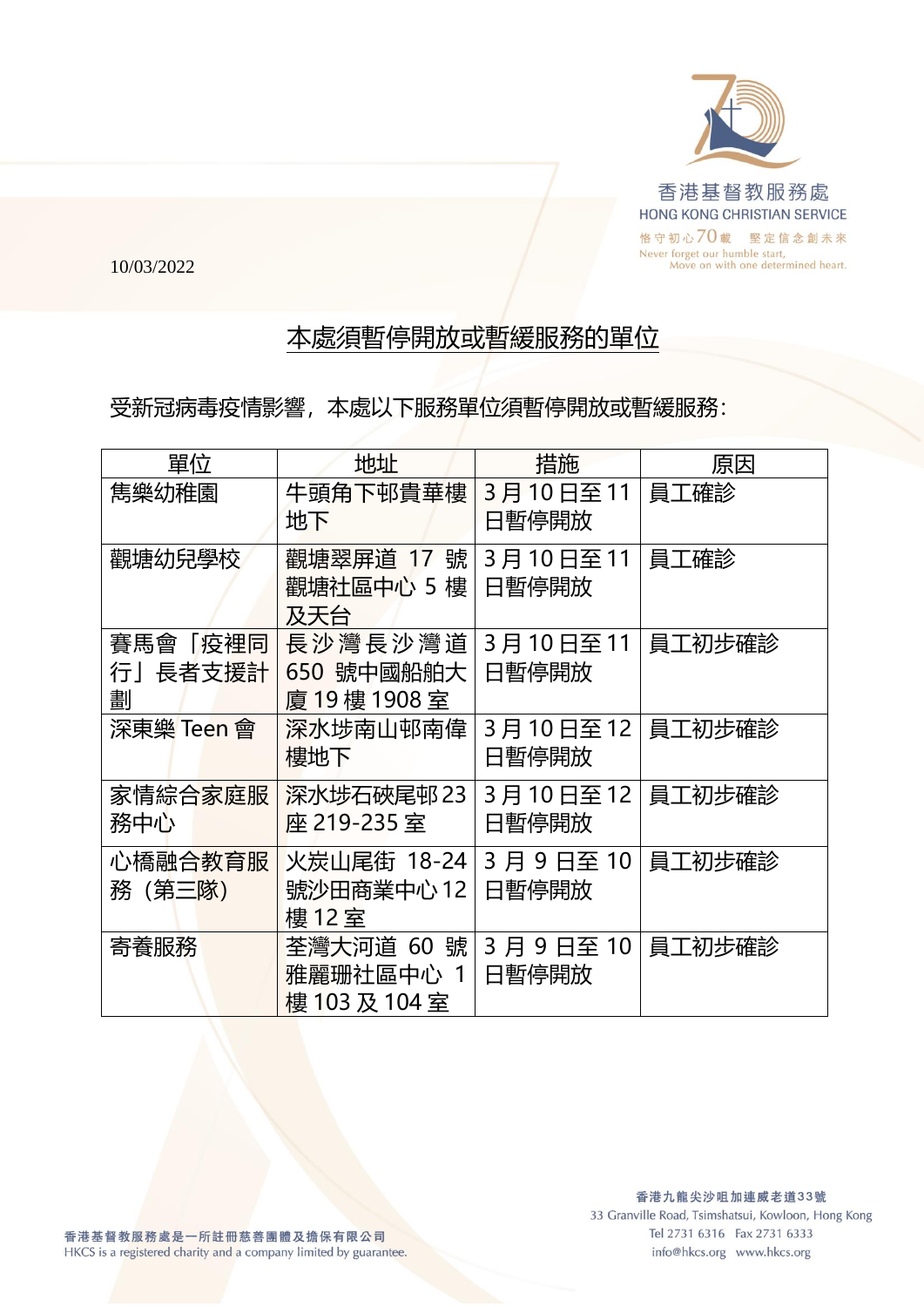

|                         | 安華日間展能中   牛頭角樂華南邨安   3 月 9 日至 10   員工確診 |       |  |
|-------------------------|-----------------------------------------|-------|--|
| $\vert \parallel \vert$ | 華樓地下                                    | 日暫停開放 |  |

上述單位將進行全面清毒,並安排員工檢測。謝謝垂注。

香港基督教服務處

香港九龍尖沙咀加連威老道33號 33 Granville Road, Tsimshatsui, Kowloon, Hong Kong Tel 2731 6316 Fax 2731 6333 info@hkcs.org www.hkcs.org

香港基督教服務處是一所註冊慈善團體及擔保有限公司 HKCS is a registered charity and a company limited by guarantee.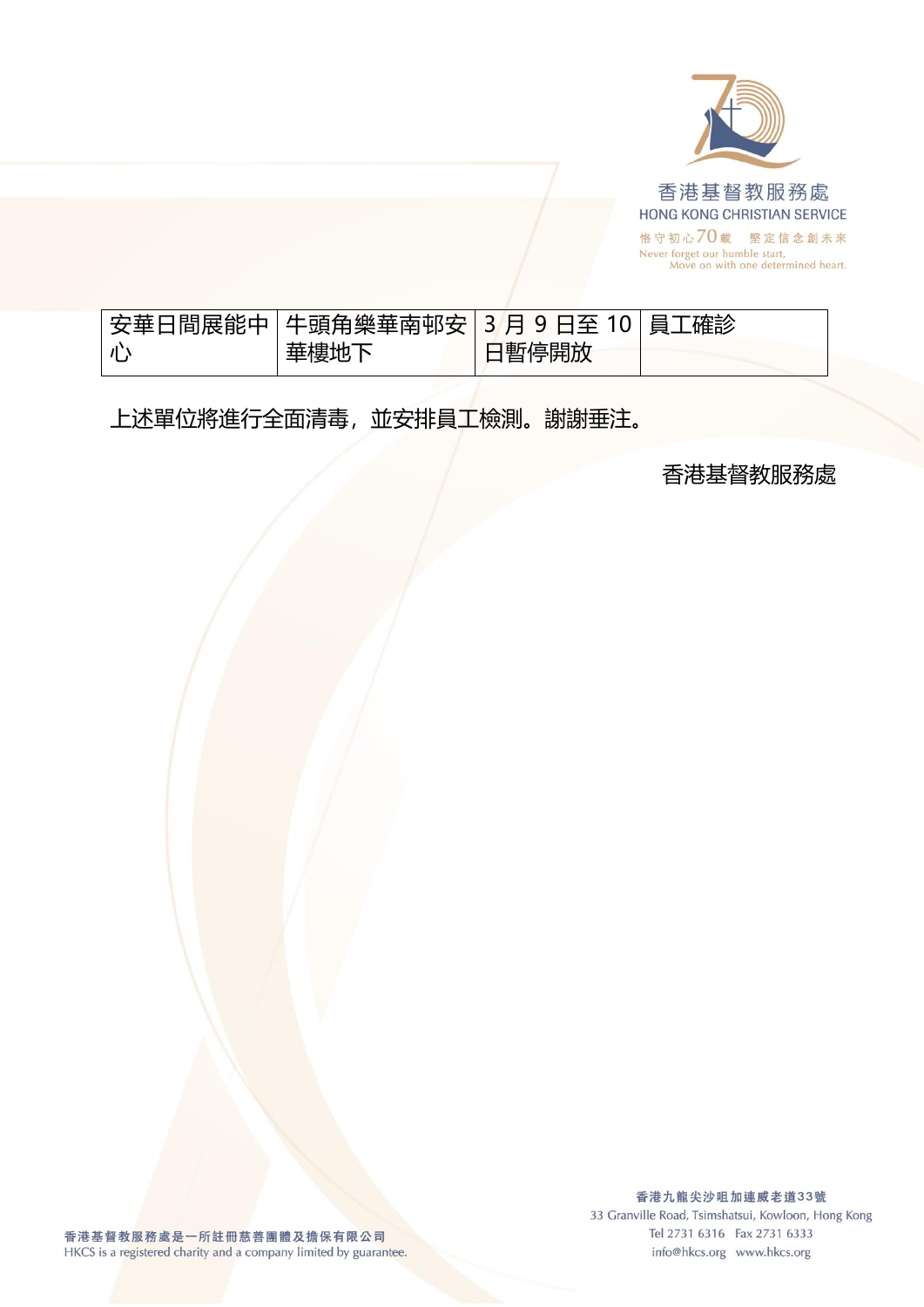

## 10/03/2022

## Temporary closure or service suspension of service units

The following units have been closed temporarily or suspended service due to COVID-19 pandemic:

| Staff member<br>confirmed |
|---------------------------|
|                           |
|                           |
|                           |
| Staff member              |
| confirmed                 |
|                           |
|                           |
| Staff member              |
| preliminarily             |
| confirmed                 |
|                           |
| Staff member              |
| preliminarily             |
| confirmed                 |
| Staff member              |
| preliminarily             |
| confirmed                 |
| Staff member              |
| preliminarily             |
|                           |
| confirmed                 |